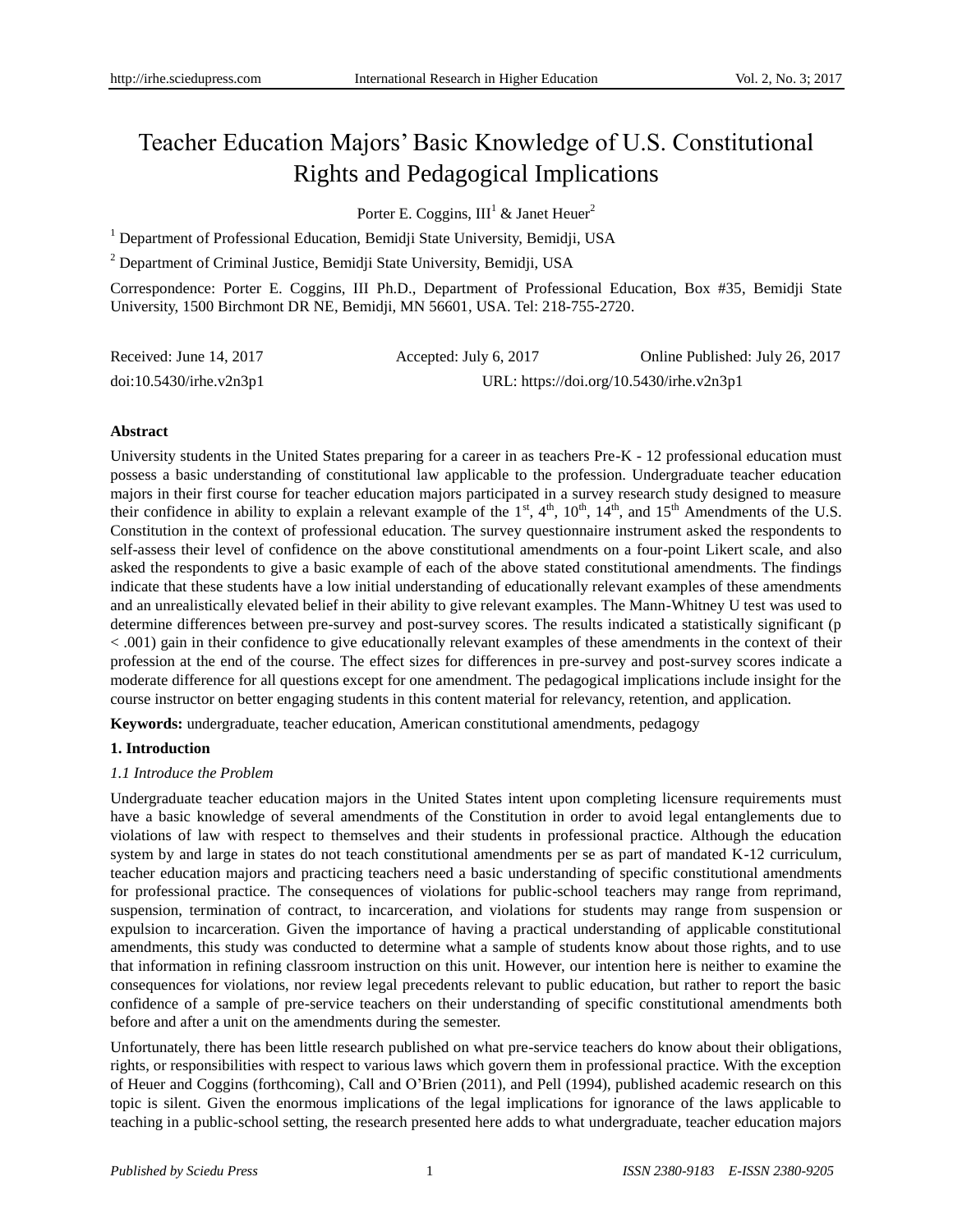know about these amendments. We suspected that these students will have little confidence in their ability to explain relevant examples of these important constitutional amendments because at this public university, students typically have little to no prior courses in their general education that addresses constitutional law prior to admission into the teacher education program. Although they might have some exposure to aspects of some of these amendments as K - 12 students either directly or through knowledge of events that happened in their public school, we generally assume that American students have little direct exposure to these amendments prior to this course. In spite of the apparent lack of exposure on the amendments in courses to date, public-school teachers are expected to fulfill their professional duties within the limits of these amendments. Clearly, valuable student learning opportunities and school resources may be strained as students, teachers, or school districts recover from the consequences of ignorance of the law.

In order to address student understanding, a survey methodology was adopted to assess pre-service teacher confidence in being able to explain and give an example of each of the five amendments ( $1^{st}$ ,  $4^{th}$ ,  $10^{th}$ ,  $14^{th}$ , and  $15^{th}$ ). The survey questionnaire was validated using Lawshe's *content validity ratio* (Lawshe, 1975, pp. 567-568) and administered in class over four semesters and allowed us to make a quantitative assessment based on an analysis of pre-survey scores compared to post-survey scores, and allowed the stated level of confidence to be compared with their ability to give a typical example of each of those five amendments. With the above in mind, it is our hope that this research may serve to fill a void in the literature by providing a more recent and an up-to-date report on confidence level of a sample of undergraduate students on the ability to give a relevant example of each of the above listed constitutional amendments, enlighten faculty in teacher education programs, and share how teaching this material has evolved through the results of this study.

#### *1.2 Explore Importance of the Problem*

Little scholarly research has been conducted on this question. Ensuring students in teacher education programs know the limits of their legal rights and responsibilities is important in order that these students become knowledgeable teachers able accomplish the duties required of their profession. When teachers inappropriately stifle the legal limits of free speech for their students, overreach their limits of free speech as public servants, inappropriately conduct student searches, inappropriately opt-out of legally required, state-mandated testing handed down from the federal government, deny legally entitled services to students, or inappropriately campaign in class or deny students of age the right to vote, the consequences may include litigation, loss of instructional time, legal costs incurred individually or to the school district, or possibly termination of contract or incarceration. The consequences of ignorance cannot be taken lightly. Further, the results of this study may be of benefit for other teacher education program faculty to serve as a rough baseline of student knowledge of specific constitutional amendments.

# *1.3 Describe Relevant Scholarship*

We will introduce the five amendments that were relevant to the teaching profession, and give a very brief background on the most important legal precedents to each. It is not our intention to evaluate or analyze those court cases presented. They are only mentioned as context to the specific amendments, and their particular importance to the curriculum of pre-service teacher education. Stader, Graca, and Stevens (2010) argued that the  $1<sup>st</sup>$ ,  $4<sup>th</sup>$ , and  $10<sup>th</sup>$ amendments were "the most applicable to school cases" (p. 73), and while they provide argument for that, the importance of the  $14<sup>th</sup>$  and  $15<sup>th</sup>$  as described below are also important for public-school teachers to be aware of in professional practice.

# *1.4 The 1 st Amendment*

#### "Amendment I

Congress shall make no law respecting an establishment of religion, or prohibiting the free exercise thereof; or abridging the freedom of speech, or of the press; or the right of the people peaceably to assemble, and to petition the government for a redress of grievances" (U.S. Const. Amend. I).

In the context of public education, freedom of speech is the most important aspect of the First Amendment. Teachers and students in public education are faced with a plethora of possible issues related to freedom of speech that may result in a quagmire of legal problems if they are not aware of the extent and limitations to freedom of speech in public school contexts. For example, can teachers or students protest on or off of school grounds during school hours? Do teachers or students have limits to what they can say on social media about teachers, students, or school officials? Can students opt-out of school curriculum for religious or political reasons? Can teachers deviate from school curriculum for religious or political reasons? In order for teachers and students in public schools to avoid legal repercussions from overstepping the scope of their constitutional right of freedom of speech under the First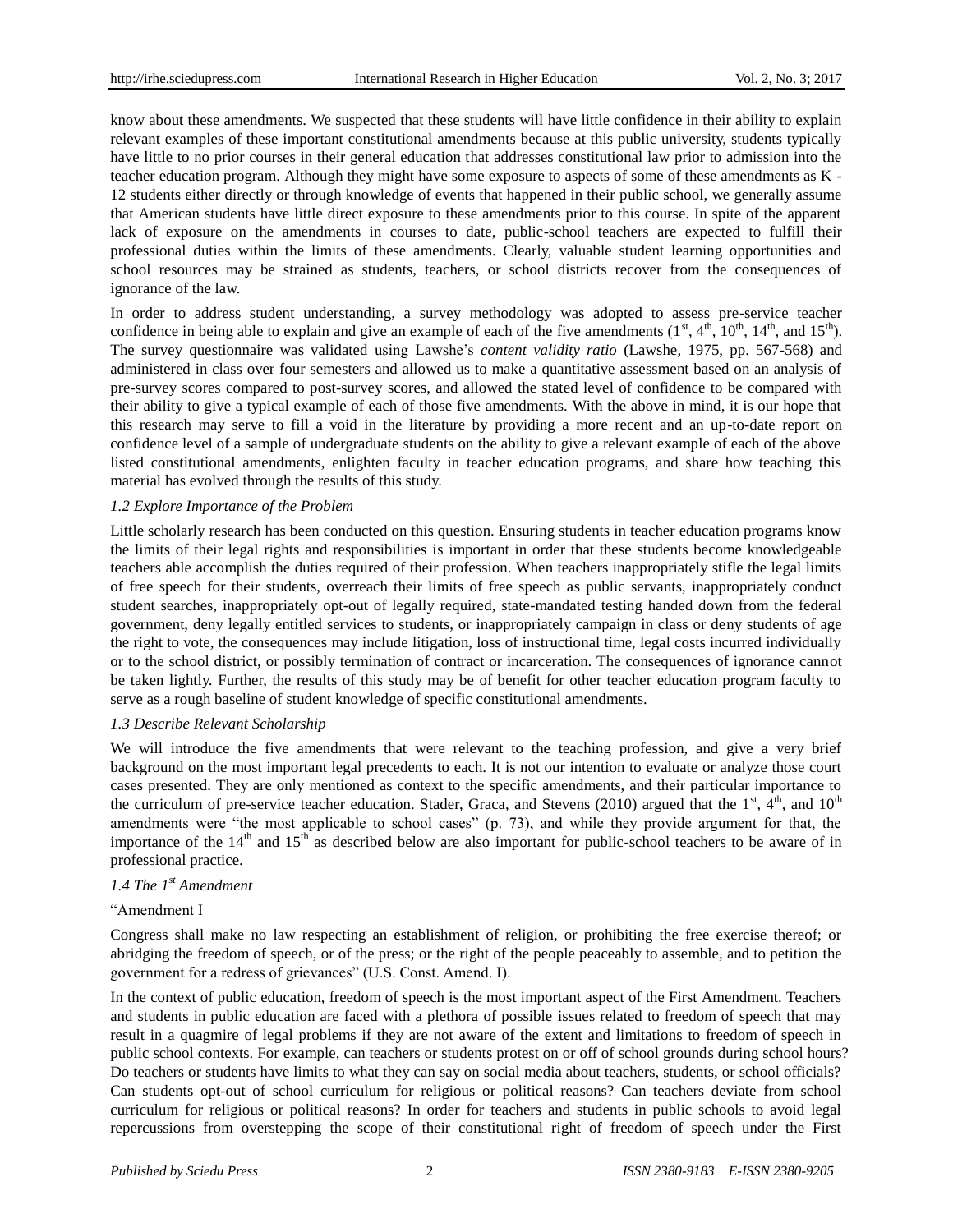Amendment, it is important that they have at least some basic familiarity of the First Amendment and typical issues of freedom of speech that can occur in a public-school context.

Today, students and teachers in public schools in the United States are guided in their legal rights and limits regarding freedom of speech in public school contexts by six important cases decided by the court system in the United States. In particular, the following cases helped to shape the latitude of freedom of speech in various contexts for students and teachers: *Pickering v. Board of Education* (391 U.S. 563, 1968), *Tinker v. Des Moines Independent Community School District* (393 U.S. 503, 1969), *Bethel School District No. 403 v. Fraser* (478 U.S. 675, 1986), *Hazelwood School District v. Kuhlmeier* (484 U.S. 260, 1988), *Garcetti v. Ceballos* (547 U.S. 410, 2006), *Morse v. Frederick* (551 U.S. 393, 2007) and have been extensively reviewed (Bowman, 2013; Chemerinsky, 2000; Denning & Taylor, 2008; Geisel, 2015; Glenn, 2007; Moskowitz & Casagrande, 1975) in the context of public education.

Moskowitz and Casagrande (1975), and Bowman (2013) have reviewed important cases that defined the scope of speech rights of teachers both in and out of the classroom. Chemerinsky (2000), Glenn (2007), Bowman (2013), and Perrine (2013) have analyzed the scope of legal cases related to student speech rights. But what do pre-service teachers know about the First Amendment in the context of freedom of speech, and why should they care? It addresses the importance of this information first, as far back as 1994 Pell cited several court cases that ruled in favor of students as a substantial cost to school districts for teacher negligence and ignorance of basic legal responsibilities of teachers.

# *1.5 The 4th Amendment*

#### "Amendment IV

The right of the people to be secure in their persons, houses, papers, and effects, against unreasonable searches and seizures, shall not be violated, and no warrants shall issue, but upon probable cause, supported by oath or affirmation, and particularly describing the place to be searched, and the persons or things to be seized." (U.S. Const. amend. IV).

Through effective communication, a principled and proper balance of student rights granted by the Fourth Amendment of the United States Constitution and the expectation that public schools provide a safe academic environment may save parents, staff, and students' frustration, as well as reducing school district costs associated with legal issues. Although public school administrators are familiar with the mechanisms related to school policymaking, staff, students, parents/guardians are not typically experts and typically do not read academic articles on this topic. In fact, they are likely not even familiar with the intricacies of school policy and/or its construction.

Traditionally, the mores of American culture and society propagated the elevated status enjoy by public school faculty, administrators and staff. It was universal truth that actions taken by teachers and school administrators were always proper, reasonable, justified and defendable. The United States Constitution, specifically the Fourth Amendment was not applied in the public-school setting. Students, their possessions and locker could be and often were, searched at the whim or fancy of teachers, administrators or staff any school and at any time without policy or consistency. The imposition of punishment (occasionally corporal punishment) without the benefit of procedural due process and consideration of objectives relative to the welfare and safety of the learning environment and those within it, entrusted by our society to the public schools was common and accepted practice. Today administrators, teachers, and staff working in our public schools do not enjoy unfettered immunity from scrutiny when performing the duties of which they have been entrusted to perform by the parents/guardians, public and the students themselves. In public school settings, students may be subject to searches under the Fourth Amendment in a variety of school-related contexts including lockers, personal belongings (backpacks and pockets for examples), persons, drug tests, field trips, and sporting events. Some of the most important court cases regarding student searches, *Board of Education of Independent School District No. 92 of Pottawatomie County, et al. v. Earls, et al.* (563 U.S. 822, 2002), *New Jersey v. T.L.O.* (469 U.S. 325, 1985), *R. S. et al., v. Minnewaska Area School District No. 2149 et al.* (894 F. Supp. 2d 1128, 2012), and *Stafford Unified School District No. 1, et al. v. Redding* (557 U.S. 364, 2009) have helped define the scope of public school searches on and off campus. As with the legal costs to schools for violation of freedom of speech rights of students and teachers, schools also can incur costly legal fees through inappropriate action taken in violation of student rights with respect to school searches. Essex has written on the cost to public schools for careless student searches in violation to their Fourth Amendment rights (Essex, 1988, 2003). Stader (2002) has written on both the issue of administrative policy guidelines.

# *1.6 The 10th Amendment*

#### "Amendment X

The powers not delegated to the United States by the Constitution, nor prohibited by it to the states, are reserved to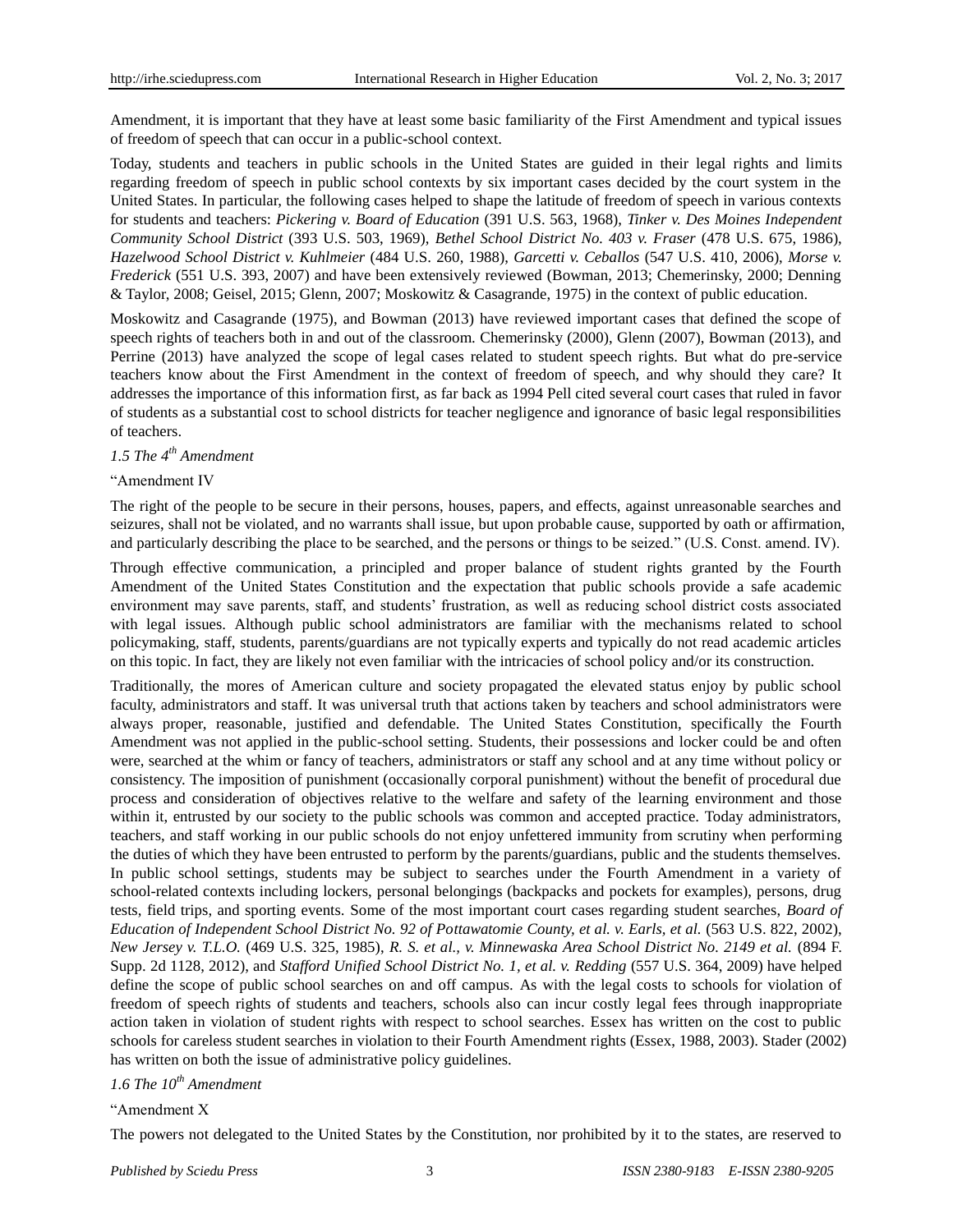the states respectively, or to the people." (U.S. Constitution, Amendment X).

The importance of the Tenth Amendment to future public-school teachers is grounded in an understanding of the role of the federal government in making and influencing educational policy at the state level. To what extent can the federal government dictate educational policy to states, to what extent can the federal government influence educational policy to states, and to what extent are states bound by federal policy and influence? Although this amendment does not affect public school teachers directly, this amendment has significant impact on state departments of education, state legislative bodies, and school districts in states. Even so, teachers should be aware of the relationship between the federal and state governments in order to better understand how school policy, which teachers are contractually bound to follow, is made.

*1.7 The 14th Amendment*

"Amendment XIV

Section 1.

All persons born or naturalized in the United States, and subject to the jurisdiction thereof, are citizens of the United States and of the state wherein they reside. No state shall make or enforce any law which shall abridge the privileges or immunities of citizens of the United States; nor shall any state deprive any person of life, liberty, or property, without due process of law; nor deny to any person within its jurisdiction the equal protection of the laws." (U.S. Const. amend. XIV, Section 1).

One important topic relevant to this amendment has to do with the right of a free public education for undocumented students. In many states, there may be questions regarding the constitutional rights of students who are not citizens. Teachers need to understand how courts have ruled on this issue in order to avoid misunderstanding and violation of applicable court rulings in this situation. Although states and school districts, and not teachers, write policy for their states, informed teachers can fulfil their duties with understanding by knowing the scope and limits of this amendment in the context of public education. Why might states, school districts, and in turn teachers, express concern with this issue? One argument is that undocumented students should not be allowed a free public education because one the one hand they make use of state and district recourses, but on the other hand they may not contribute tax revenue which provided district funding. These are questions which can be addressed by application of the Fourteenth Amendment.

*1.8 The 15th Amendment*

"Amendment XV

Section 1.

The right of citizens of the United States to vote shall not be denied or abridged by the United States or by any state on account of race, color, or previous condition of servitude.

Section 2.

The Congress shall have power to enforce this article by appropriate legislation." (U.S. Const. amend. XV).

Public-school policy is legislated at the state level through elected officials voted into office by citizens of the state. Federal public-school policy is created through the office of the U.S. Department of Education, headed by the Secretary of Education who is appointed by the President of the United States and approved by the United States Senate. Both the president and senators are elected by citizens of the United States. It is important that teachers understand the process of how laws relevant to public education are created. It is also important that teachers understand their right to vote and accommodations that employers are required to make for employees (teachers) and students (of age) to vote.

*1.9 State Hypotheses and Their Correspondence to Research Design*

Hypothesis one: There will be no difference between pre-survey scores compared to post-survey scores on confidence in ability to explain the First Amendment.

Hypothesis two: There will be no difference between pre-survey scores compared to post-survey scores on confidence in ability to explain the Fourth Amendment.

Hypothesis three: There will be no difference between pre-survey scores compared to post-survey scores on confidence in ability to explain the Tenth Amendment.

Hypothesis four: There will be no difference between pre-survey scores compared to post-survey scores on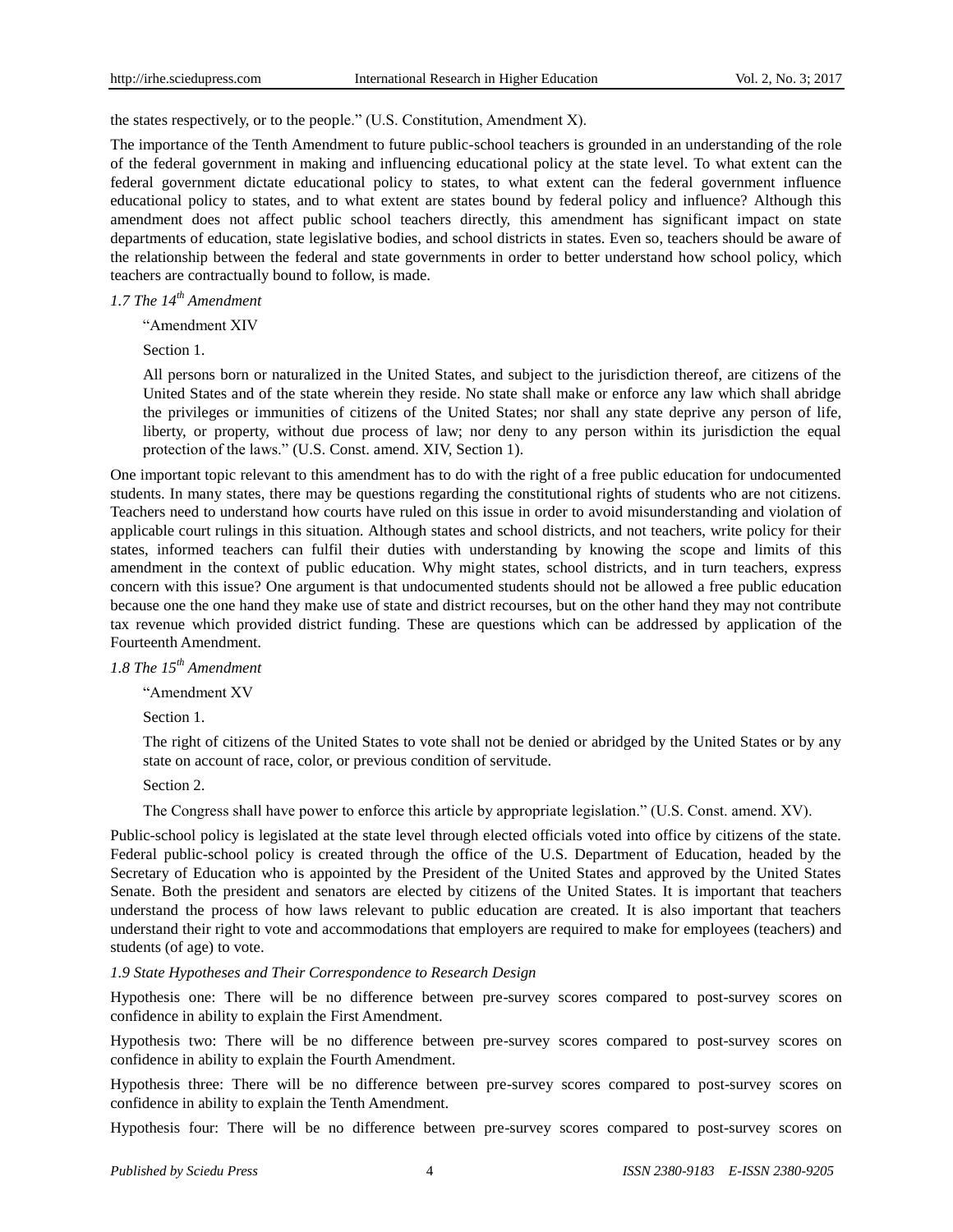confidence in ability to explain the Fourteenth Amendment.

Hypothesis five: There will be no difference between pre-survey scores compared to post-survey scores on confidence in ability to explain the Fifteenth Amendment.

# **2. Method**

# *2.1 Recruitment*

Undergraduate students majoring in professional education with the intent on securing teaching licensure were recruited from the first education course they take when they upon acceptance into the teacher education program at this university. To be accepted into the program, students must have a cumulative grade point average of at least 3.00 (out of 4.00), have completed at least 30 of the required 42 general education courses, have meet the state required basic skills test requirement, have a professional recommendation, and write an essay entitles "Why teach?".

# *2.2 Participant (Subject) Characteristics*

Students who enter the teacher education program on campus are typically first-generation students classified as a traditional student (typically entering university upon graduation from high school), but the program also has non-traditional students such as those returning to school after working or after completing military service. Students matriculate at the university from the Great Lakes region of the United States, although student-athletes in the program may come from states across the country.

#### *2.3 Sampling Procedures*

A convenient sample over four semesters of all students in the first education course in the program were recruited to take the study. They all signed informed consent as approved by the university institutional review, and as described above. Near 100 percent of those solicited gave written consent to participate in the pre-survey and post-survey. Ninety-four students over four semesters took the pre-survey, and 111 students over that same period took the post-survey. The convenient sample of these students are typical of all students who enroll in this course and who are admitted into this program at this university, and are assumed typical of American students in similar introductory, foundations of education courses in regional public universities across the country that admit primarily first-generation students. The number of total participants who completed one or both surveys was 205.

#### *2.4 Survey*

Guidelines given by Boynton (2004) were taken into consideration for develop the survey questionnaire. Lawshe's *content validity ratio* (Lawshe, 1975, pp. 567-568) was used to validate the instrument. The pre-survey and post-survey questionnaires written on typed, photocopied paper, and were identical. The survey questionnaire consisted of two parts. The first part included a Likert scale of four categories of confidence on the ability to explain each of the amendments  $(1^{st}, 4^{th}, 10^{th}, 14^{th},$  and  $15^{th}$ ) from 4 (very confident) to 1 (no confidence) with the form of the questions written as *Please rate your confidence in your ability to explain a typical situation or issue relevant the \_\_\_\_amendment in education*. The second part consisted of five short response areas to provide a relevant example from education for each of the amendments referred to in the first section of the questionnaire, and states as *Please give a very brief, typical example of a situation or issue relevant to the \_\_\_\_amendment in education*. Because the pre-survey was administered on the first day of classes when students are still adjusting their schedules, not all students who completed the course were able to take the pre-survey. The post-survey was administered on the very last day of class, and because students all attend the last day, more students ended up completing the post-survey than took the pre-survey. Due to this, an independent samples test, the Mann-Whitney U test, was used to statistically analyze the Likert scale scores. A thematic coding was used for the qualitative, free response section of the surveys. All surveys were collected and kept by another faculty member in a locked cabinet until final course grades were assigned.

The protocol used for missing data on the pre-survey was to enter a score 1 ("No Confidence") if there was no corresponding statement (without qualification other than "IDK", "I don't know", "I don't remember", or semantic cognates), and enter a score 2 when the response to the corresponding statement was not "IDK", "I don't know", "I don't remember", or sematic cognates of these types of responses. In the pre-survey, only one survey had a missing value, and the above protocol was invoked to fill in the missing value. For the post-survey, the protocol used for missing data was the same as that for the pre-survey. No post-surveys had missing data.

#### *2.5 Research Design*

A survey methodology was used. A validated paper questionnaire was handed out in class at the beginning of the term and on the last day of the term. All students who completed the survey questionnaires were exposed to the unit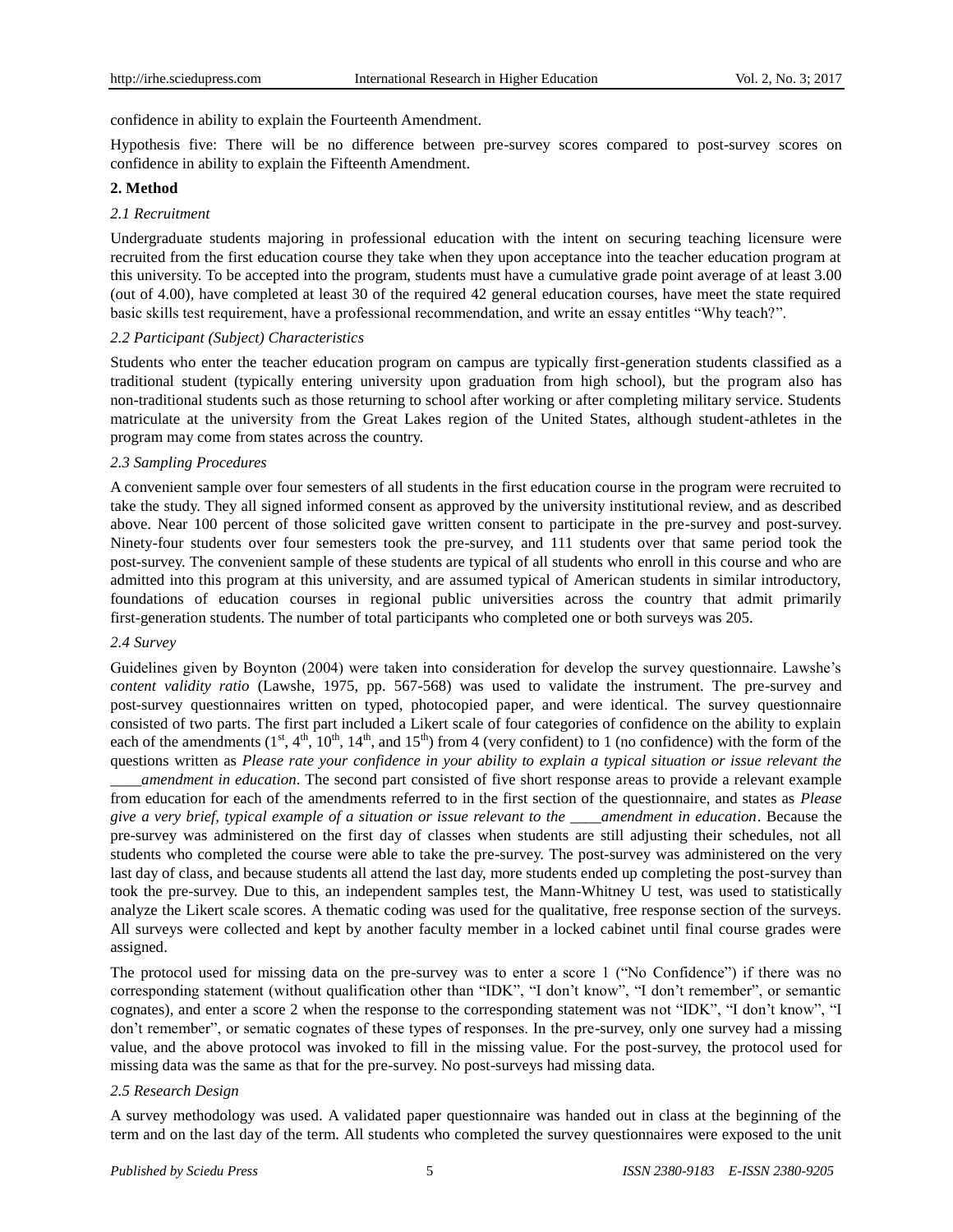lessons on this material. As stated above, due to the timing of the administration of the pre-survey, not all students who ended up completing the course were enrolled or present on the first day of classes when the pre-survey was given. Over the course of four semesters, this is roughly equivalent to an average of 4 students per semester who completed the course but were not present on the very first day to participate in the survey. Because of this, an independent samples test was used to ensure that all data collected could be analyzed and reported. Because Likert scale data can be considered ordinal data, a Mann-Whitney U test was used to analyze the pre-survey and post-survey Likert responses. We assume an alpha level of .05, we assume that sufficient evidence of rank differences in groups if the p-value is less than .05, and we assume that the responses to each of the five survey questions for each part were independent. Of course, we cannot guarantee that knowledge or confidence in the ability to give an answer for one question did not have an associated memory trace trigger for another question, but we assume that this influence is negligible without evidence from a functional Magnetic Resonance Imaging analysis brain activation of each participant.

#### *2.6 Experimental Manipulations or Interventions*

The experimental treatment was the participation in and completion of the unit on constitutional law and amendments relevant to public education (as stated above consisting of the  $1<sup>st</sup>$ ,  $4<sup>th</sup>$ ,  $10<sup>th</sup>$ ,  $14<sup>th</sup>$ , and 15th amendments of the Constitution of the United States of America). All students who participated in this study were exposed to the unit lessons on this material. As stated above, due to the timing of the administration of the pre-survey, not all students who ended up completing the course were enrolled or present on the first day of classes when the pre-survey was given.

Each amendment, or relevant part of the amendment of those relevant to this course was read aloud slowly to the class. Each relevant amendment was also shown on the document camera and projected on a large screen in the classroom with the text zoomed in and extraneous text blocked with sheets of white paper.

Each amendment was given two days in the syllabus for group exploration on the amendment for one of the two days, and the second day devoted to either a class debate or a trial based on similar relevant cases that have been tried in appeals courts or the U.S. Supreme Court. On the first day, each group was instructed to look up either specific court cases or do a web search for news on the particular amendment in the context of public education. Students were also given one or more hypothetical situations typical to public education which involved a teacher, student, or school administrator in the context of the relevant amendment, and instructed make a principled argument on both sides of the issue regarding the legality of the hypothetical action taken by the relevant school party. In other words, students were asked to develop arguments both on the side of the school and on the side of either the student or teacher (as was applicable) and be prepared to argue both sides on the following class session. On the second class session of each amendment, the class was either paired by groups to debate in the paired groups, put into three groups with two to debate, and one to judge, or groups were paired and assigned either the side of the school or the side of the student or teacher (as applicable) and debate with either a third group assigned as the court to pass a ruling after each side presented arguments, or the class voted in real time by moving from one side of the class to the other during the debate with the winning side declared by the number of students who ended up as a majority on one side of the room or the other. This process was followed for each of the amendments, and once this part of the unit was completed, the amendments were not overtly referred to again in the term.

## **3. Results**

|                                    | Min | Median | Mode | Max | Range |
|------------------------------------|-----|--------|------|-----|-------|
| $1st$ amend. Pre-survey            |     |        |      |     |       |
| Results                            |     |        |      |     |       |
| 1 <sup>st</sup> amend. Post-survey |     |        |      |     |       |
| Results                            |     |        |      |     |       |
| 4 <sup>th</sup> amend. Pre-survey  |     |        |      |     |       |
| Results                            |     |        |      | 4   |       |
| 4 <sup>th</sup> amend. Post-survey |     |        |      |     |       |
| Results                            |     |        |      | 4   |       |
| $10th$ amend.                      |     |        |      |     |       |

Table 1. Descriptive statistics for likert scale responses to pre-survey and post-survey responses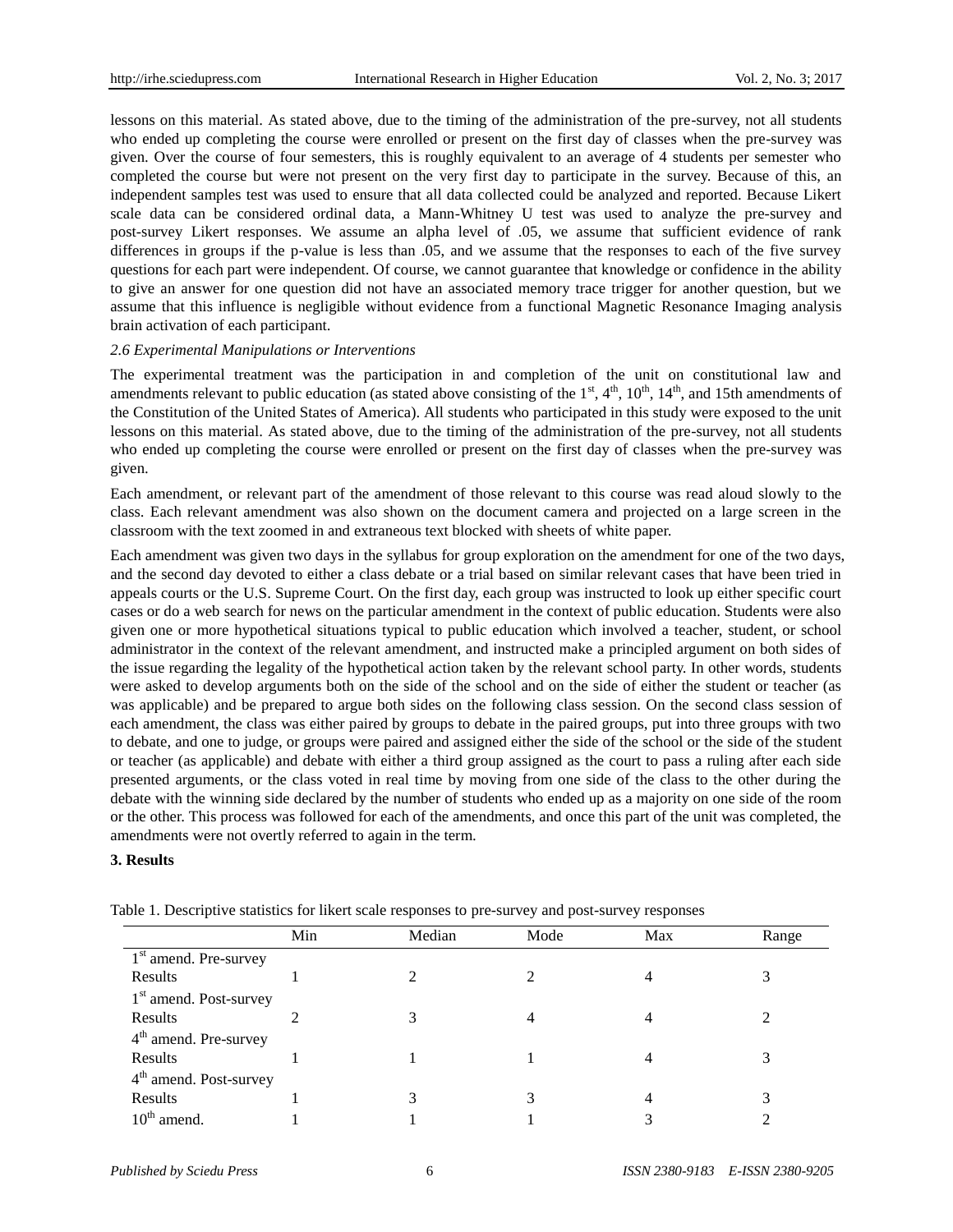| Pre-survey Results    |   |     |                |    |    |
|-----------------------|---|-----|----------------|----|----|
| $10th$ amend.         |   |     |                |    |    |
| Post-survey Results   |   | 3   | 3              | 4  | 3  |
| $14th$ amend.         |   |     |                |    |    |
| Pre-survey Results    |   | 1.5 |                | 4  | 3  |
| $14th$ amend.         |   |     |                |    |    |
| Post-survey Results   |   | 3   | 3              | 4  | 3  |
| $15th$ amend.         |   |     |                |    |    |
| Pre-survey Results    |   | 2   | $\overline{2}$ | 4  | 3  |
| $15th$ amend.         |   |     |                |    |    |
| Post-survey Results   |   | 3   | 3              | 4  | 3  |
| Aggregate Pre-survey  |   |     |                |    |    |
| results               | 5 | 9   | 5              | 18 | 13 |
| Aggregate Post-survey |   |     |                |    |    |
| results               | 6 | 15  | 15             | 20 | 14 |

Descriptive statistics (min, median, mode, max, and range) for ordinal data pre-survey and post-survey results on participant level of confidence of being able to give a relevant example for U.S. Constitution Amendments 1, 4, 10, 14, 15, and aggregate scores (sum of amendment scores).

Table 2. Results of Mann-Whitney U test on confidence in understanding of constitutional amendments

|               | Ζ       | p-value | <b>Effect Size</b> |
|---------------|---------|---------|--------------------|
| $1st$ amend.  | $-7.2$  | < .0001 | .5                 |
| $4th$ amend.  | $-8.91$ | < .0001 | .62                |
| $10th$ amend. | $-8.87$ | < .0001 | .62                |
| $14th$ amend. | $-7.86$ | < .0001 | .55                |
| $15th$ amend. | $-2.65$ | 0.008   | .19                |
| Aggregate     | $-8.96$ | < .0001 | .63                |

Pre-survey scores were compared with post-survey scores using the Mann-Whitney U test. The Mann-Whitney U test statistic, Z, the p-value with respect to alpha = .05, and the effect size for each of the five pre-survey and post-survey questions for each amendment and the aggregate score (sum of amendment scores) on participant level of confidence of being able to give a relevant example for U.S. Constitution Amendments 1, 4, 10, 14, 15.

#### *3.1 Statistics and Data Analysis*

Hypothesis one: There will be no difference between pre-survey scores compared to post-survey scores on confidence in ability to explain the First Amendment.

There is sufficient evidence to reject the null hypothesis at the .05 alpha level and accept the alternative hypothesis that there is a statistically significant difference  $(p < .0001)$  between pre-survey and post-survey scores for confidence in the ability to give a relevant example for the First Amendment. The effect size (.5) indicates a moderate difference between the scores (ranks). The median and the mode for the pre-survey were both 2, while the post-survey had a median 3 and mode 4.

Hypothesis two: There will be no difference between pre-survey scores compared to post-survey scores on confidence in ability to explain the Fourth Amendment.

There is sufficient evidence to reject the null hypothesis at the .05 alpha level and accept the alternative hypothesis that there is a statistically significant difference  $(p < .0001)$  between pre-survey and post-survey scores for confidence in the ability to give a relevant example for the Fourth Amendment. The effect size (.62) indicates a slightly greater than moderate difference between the scores (ranks). The median and the mode for the pre-survey were both 1, while the post-survey median and mode were both 3.

Hypothesis three: There will be no difference between pre-survey scores compared to post-survey scores on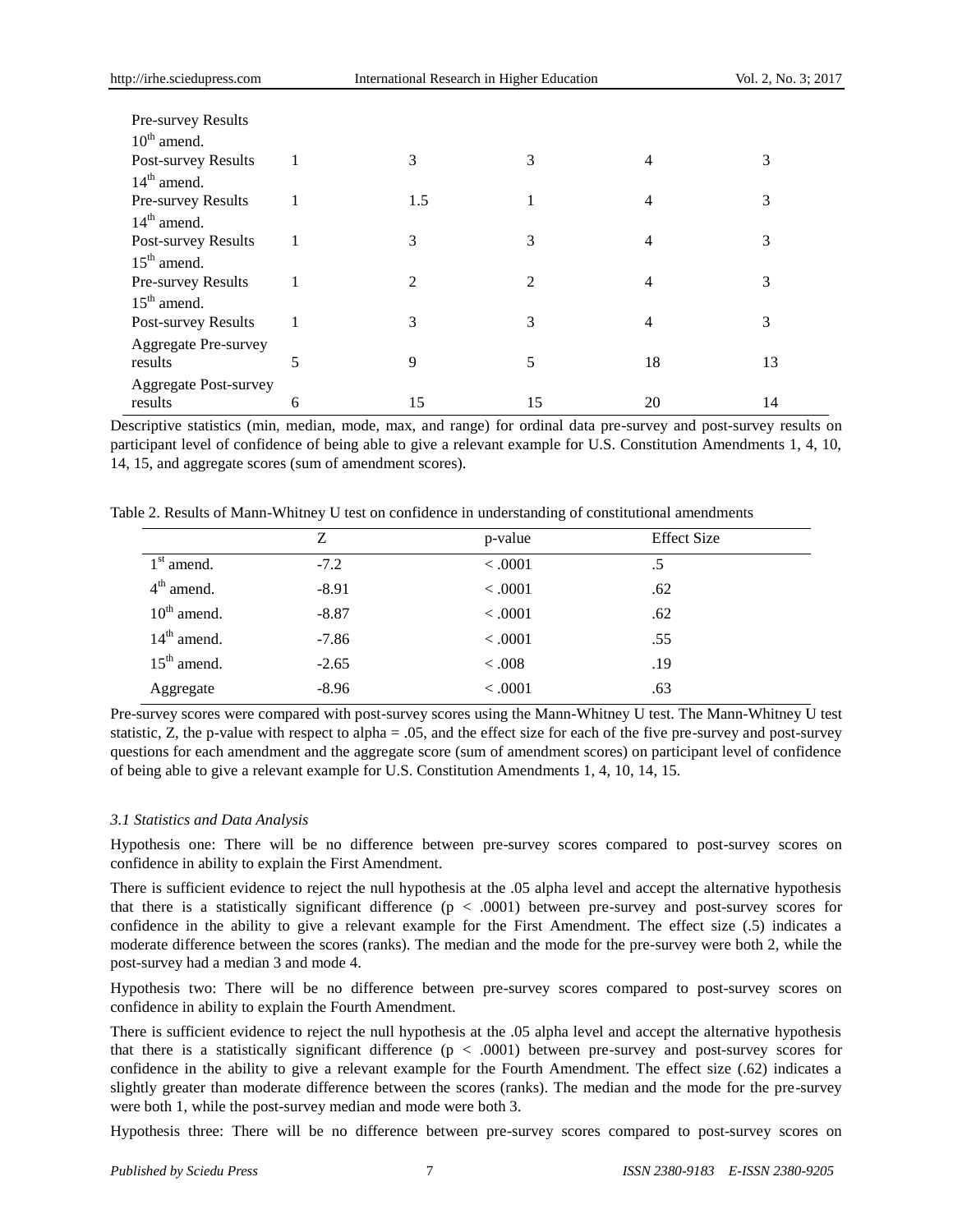confidence in ability to explain the Tenth Amendment.

There is sufficient evidence to reject the null hypothesis at the .05 alpha level and accept the alternative hypothesis that there is a statistically significant difference  $(p < .0001)$  between pre-survey and post-survey scores for confidence in the ability to give a relevant example for the Tenth Amendment. The effect size indicates a slightly greater than moderate difference between the scores (ranks). The median and the mode for the pre-survey were both 1, while the post-survey median and mode were both 3.

Hypothesis four: There will be no difference between pre-survey scores compared to post-survey scores on confidence in ability to explain the Fourteenth Amendment.

There is sufficient evidence to reject the null hypothesis at the .05 alpha level and accept the alternative hypothesis that there is a statistically significant difference  $(p < .0001)$  between pre-survey and post-survey scores for confidence in the ability to give a relevant example for the Fourteenth Amendment. The effect size (.55) indicates a moderate difference between the scores (ranks). The pre-survey median was 1.5 with mode 1, while the post-survey median and mode were both 3.

Hypothesis five: There will be no difference between pre-survey scores compared to post-survey scores on confidence in ability to explain the Fifteenth Amendment.

There is sufficient evidence to reject the null hypothesis at the .05 alpha level and accept the alternative hypothesis that there is a statistically significant difference  $(p < .008)$  between pre-survey and post-survey scores for confidence in the ability to give a relevant example for the Fifteenth Amendment. The effect size (.19) indicates a small difference between the scores (ranks). The median and the mode for the pre-survey were both 2, while the post-survey median and mode were both 3.

# *3.2 A Pre-survey Written Responses*

In the pre-survey, 28 of the 94 pre-surveys (30%) had one or more variations of "IDK", "I don't Know", "I don't remember", a blank, irrelevant, or unintelligible response on one or more questions and yet scored the confidence level in being able to give a relevant example of the amendment in the Likert scale section as greater than "No Confidence."

The following themes by amendment were written by students in the pre-survey.

First Amendment emergent themes included:

Of the 94 surveys completed, 58 surveys (62%) listed an irrelevant, unintelligible, or blank example for this amendment, but 36 responses included one or more of the following themes: limits of student and teacher free speech in class, general limits of free speech, the right to voice an opinion on class, the right to voice opinions, the rights of free speech in the classroom in the context of school rules, the right to dress code expression, and the right to peaceably protest. Six of 94 (.06%) respondents rated their confidence in ability to give a relevant example in part 1 as greater than 1 and yet failed to give an example in part 2.

Fourth Amendment emergent themes included:

Of the 94 surveys completed, 49 surveys (52%) listed an irrelevant, unintelligible, or blank example for this amendment, but 45 responses included one or more of the following themes: right to search people, belongings (backpacks, pockets, lockers) for contraband items, the need to keep schools safe, search based on suspicion or probably cause, the search with a search warrant (or not) and consent (or not), when teachers can (or can't) search students, teachers searching student backpacks for homework. Six of 94 (.06%) respondents rated their confidence in ability to give a relevant example in part 1 as greater than 1 and yet failed to give an example in part 2.

Tenth Amendment emergent themes included:

Of the 94 surveys completed, 91 surveys (97%) listed an irrelevant, unintelligible, or blank example for this amendment, but three responses included the following theme: state vs federal laws. Fourteen of 94 (.15%) respondents rated their confidence in ability to give a relevant example in part 1 as greater than 1 and yet failed to give an example in part 2.

Fourteenth Amendment emergent themes included:

Of the 94 surveys completed, none of the surveys (100%) listed any example for this amendment. Sixteen of 94 (.17%) respondents rated their confidence in ability to give a relevant example in part 1 as greater than 1 and yet failed to give an example in part 2.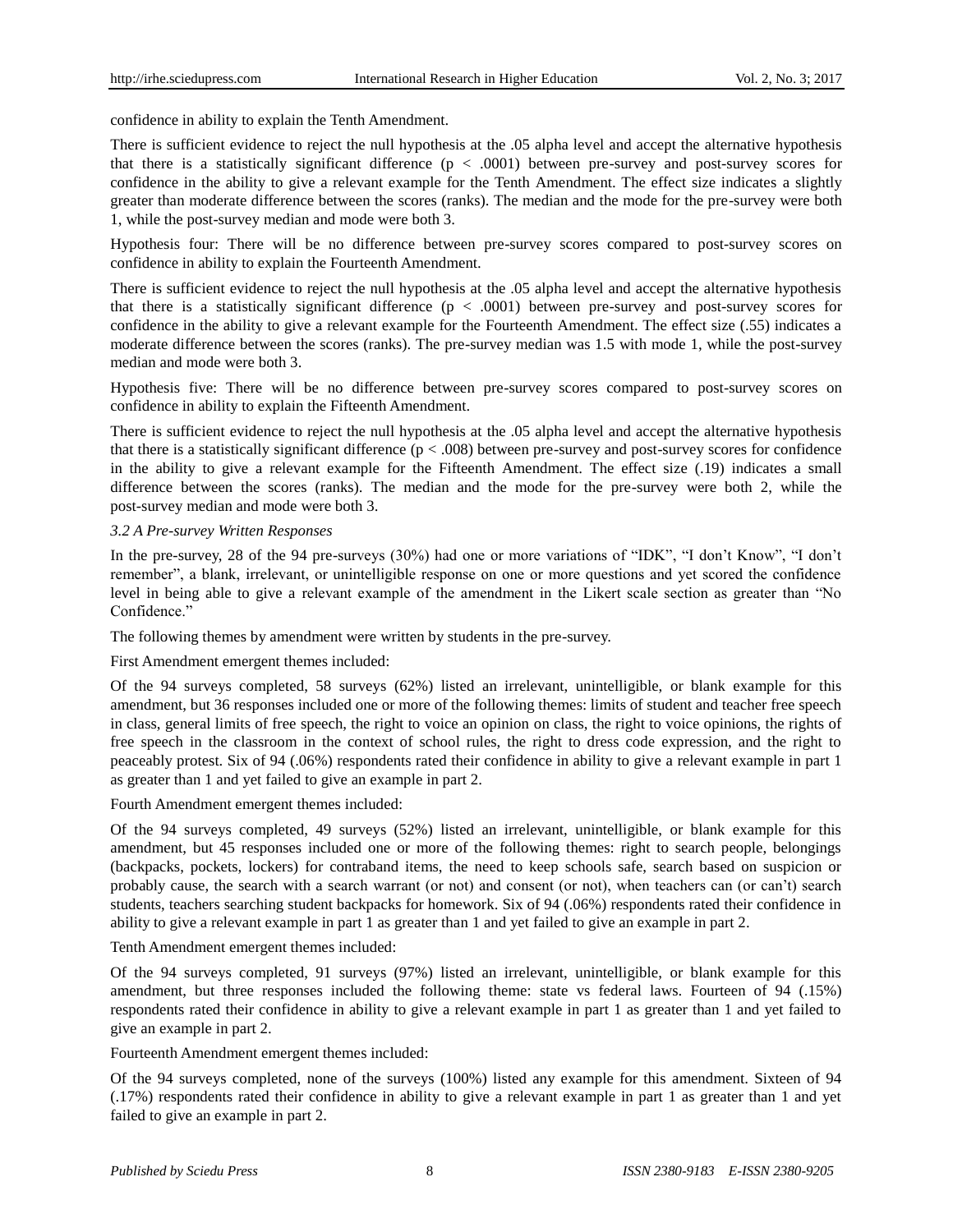#### Fifteenth Amendment emergent themes included:

Of the 94 surveys completed, 63 surveys (67%) listed an irrelevant, unintelligible, or blank example for this amendment, but 31 responses included one or more of the following themes: the right to vote, not relevant to public education, as an educational lesson for students in the process of democracy, specific school-related reasons for voting (levies, school board members, school policies), limits of politicking in the classroom by teachers. Twelve of 94 (.13%) respondents rated their confidence in ability to give a relevant example in part 1 as greater than 1 and yet failed to give an example in part 2.

#### *3.3 B Post-survey Written Responses*

In the post-survey, 26 of the 111 post-surveys (23%) had one or more variations of "IDK", "I don't Know", "I don't remember", a blank, irrelevant, or unintelligible response on one or more questions and yet scored the confidence level in being able to give a relevant example of the amendment in the Likert scale section as greater than "No Confidence."

The following themes by amendment were written by students in the post-survey.

First Amendment emergent themes included:

Of the 111 surveys completed, 11 surveys (10%) listed an irrelevant, unintelligible, or blank example for this amendment, but 101 responses included one or more of the following themes: limits of student and teacher free speech in class, general limits of free speech, the right to voice an opinion on class, the right to voice opinions, the rights of free speech in the classroom in the context of school rules, the right to dress code expression, and the right to peaceably protest. Six of 111 (.05%) respondents rated their confidence in ability to give a relevant example in part 1 as greater than 1 and yet failed to give an example in part 2.

Fourth Amendment emergent themes included:

Of the 111 surveys completed, 18 surveys (16%) listed an irrelevant, unintelligible, or blank example for this amendment, but 93 responses included one or more of the following themes: right to search people, belongings (backpacks, pockets, lockers) for contraband items, the need to keep schools safe, search based on suspicion or probably cause, the search with a search warrant (or not) and consent (or not), when teachers can (or can't) search students, teachers searching student backpacks for homework. Seven of 111 (.06%) respondents rated their confidence in ability to give a relevant example in part 1 as greater than 1 and yet failed to give an example in part 2.

Tenth Amendment emergent themes included:

Of the 111 surveys completed, 67 surveys (60%) listed an irrelevant, unintelligible, or blank example for this amendment, but three responses included the following theme: state vs federal laws, separation of state and federal authority on matters of education, limits of state or federal authority on matters of education, state right to set state public education curriculum, legality of the US Department of Education. Nineteen of 111 (.17%) respondents rated their confidence in ability to give a relevant example in part 1 as greater than 1 and yet failed to give an example in part 2.

Fourteenth Amendment emergent themes included:

Of the 111 surveys completed, 57 surveys (51%) listed an irrelevant, unintelligible, or blank example for this amendment, but 54 responses included one or more of the following themes: student rights to accommodations, equity of student learning opportunities, the right to a public education for undocumented students, and the right to a free public education. Nine of 111 (.08%) respondents rated their confidence in ability to give a relevant example in part 1 as greater than 1 and yet failed to give an example in part 2.

Fifteenth Amendment emergent themes included:

Of the 111 surveys completed, 48 surveys (43%) listed an irrelevant, unintelligible, or blank example for this amendment, but 31 responses included one or more of the following themes: the right to vote, not relevant to public education, as an educational lesson for students in the process of democracy, specific school-related reasons for voting (levies, school board members, school policies), limits of politicking in the classroom by teachers. Thirteen of 111 (.12%) respondents rated their confidence in ability to give a relevant example in part 1 as greater than 1 and yet failed to give an example in part 2.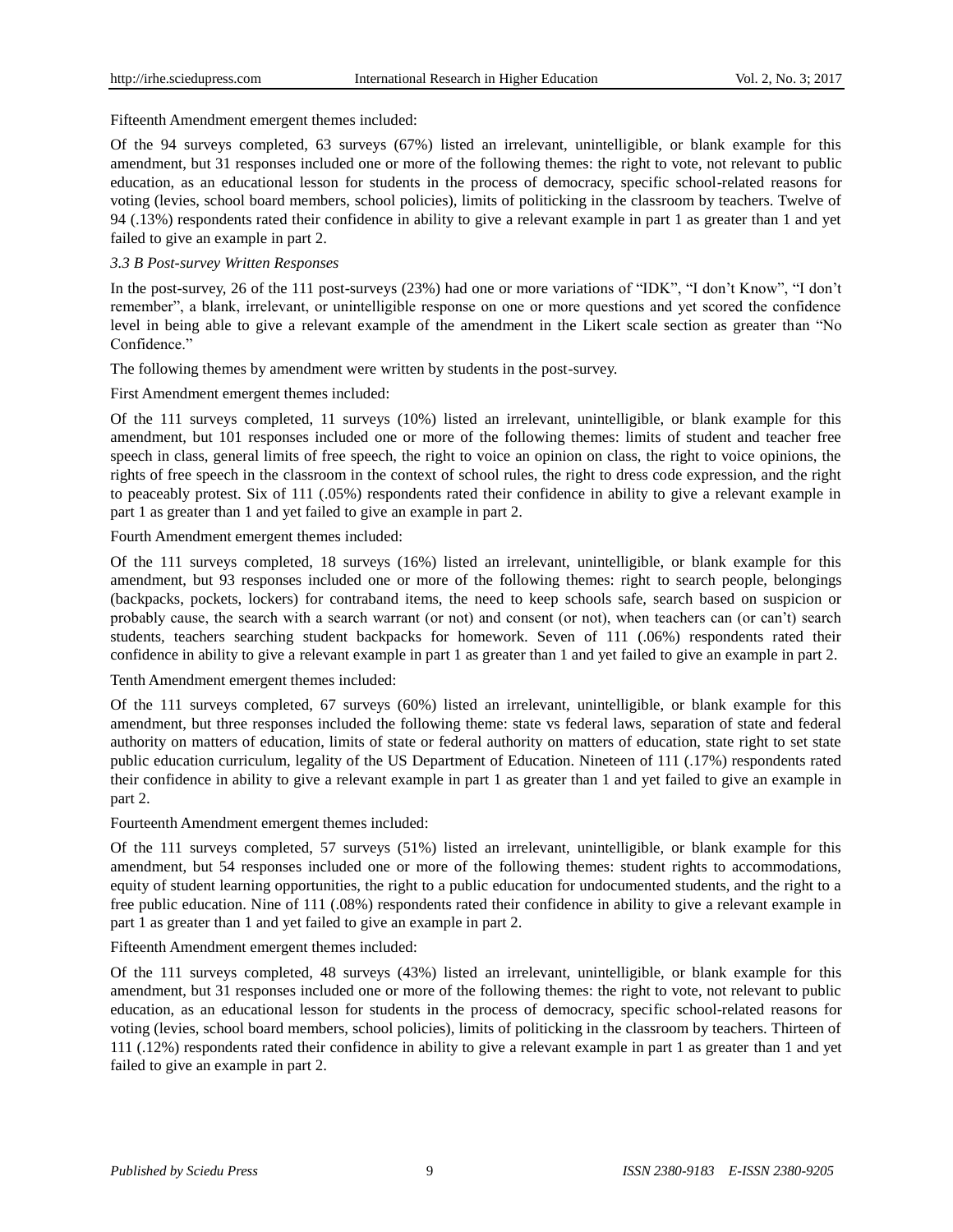|                                | Number of Blank,               | Percent of Blank,                |                               |                      |
|--------------------------------|--------------------------------|----------------------------------|-------------------------------|----------------------|
|                                | Irrelevant, or                 | Irrelevant, or                   | Number of Responses           | Percent of responses |
|                                | Unintelligible                 | Unintelligible                   | rated greater than 1          | rated greater than 1 |
|                                | Responses                      | Responses                        | without an example            | without an example   |
| $1st$ amend.                   |                                |                                  |                               |                      |
| Pre-survey                     | 58 out of 94                   | 62 %                             | 6 out of 94                   | 6 %                  |
|                                |                                |                                  |                               |                      |
| $1st$ amend.                   |                                |                                  |                               |                      |
| Post-survey                    | 11 out of 111                  | 10%                              | 6 out of 111                  | 6 %                  |
|                                |                                |                                  |                               |                      |
| $4th$ amend.                   |                                |                                  |                               |                      |
| Pre-survey                     | 49 out of 94                   | 52%                              | 6 out of 94                   | 6 %                  |
| $4th$ amend.                   |                                |                                  |                               |                      |
| Post-survey                    | 19 out of 111                  | 16%                              | 7 out of 111                  | 6 %                  |
|                                |                                |                                  |                               |                      |
| $10th$ amend.                  |                                |                                  |                               |                      |
| Pre-survey                     | 91 out of 94                   | 97%                              | 14 out of 94                  | 15 %                 |
|                                |                                |                                  |                               |                      |
| $10th$ amend.                  |                                |                                  |                               |                      |
| Post-survey                    | 68 out of 111                  | 60%                              | *19 out of 111                | 17 %                 |
|                                |                                |                                  |                               |                      |
| $14th$ amend.                  |                                |                                  |                               |                      |
| Pre-survey                     | 94 out of 94                   | 100%                             | 16 out of 94                  | 17 %                 |
| $14th$ amend.                  |                                |                                  |                               |                      |
| Post-survey                    | 58 out of 111                  | 51%                              | 9 out of 111                  | 8 %                  |
|                                |                                |                                  |                               |                      |
| $15th$ amend.                  |                                |                                  |                               |                      |
| Pre-survey                     | 63 out of 94                   | 67%                              | 12 out of 94                  | 13 %                 |
|                                |                                |                                  |                               |                      |
| $15th$ amend.                  |                                |                                  |                               |                      |
| Post-Survey<br>$\sim$ 1 $\sim$ | 49 out of 111<br>$1.2 \cdot 1$ | 43%<br>$\ddotsc$<br>$\mathbf{I}$ | 13 out of 111<br>$C_{\ell}$ 1 | 12 %<br>$\mathbf{1}$ |

#### Table 3. Comparison of meaningful responses by amendment

Columns 2 and 3 indicate pre-survey and post-survey written response comparisons of the number and percentages of blank, irrelevant, or unintelligible responses. Columns 4 and 5 indicate the number of blank responses with corresponding ratings on confidence in ability to give a relevant example. Participants were asked to write a relevant example of each of the listed amendments of the U.S. Constitution pre-survey and post-survey instruction. \* The post-survey scores had an increase by percent in the number of responses rated greater than "1- No confidence" and yet failed to give an example.

#### *3.4 Participant Flow*

Participants were all enrolled in the first course for teacher licensure. None of the participants repeated the course, hence none of the participants took either of the survey questionnaires (pre or post) more than once, although as noted above, some participants did not take both pre and post surveys due to course scheduling conflicts at the beginning of the semester. All participants were in class for at least one of the two class sessions devoted to each amendment, and all participants had an opportunity to discuss in small groups and write a written reflection on each amendment. A total eight class sessions in the semester are devoted to the five amendments.

## **4. Discussion**

#### *4.1 General Observations*

Public school teachers in the United States assume public trust and responsibility as public servants. As such, they are held to a high standard of ethical behaviour, and by nature of their position, in addition to their primary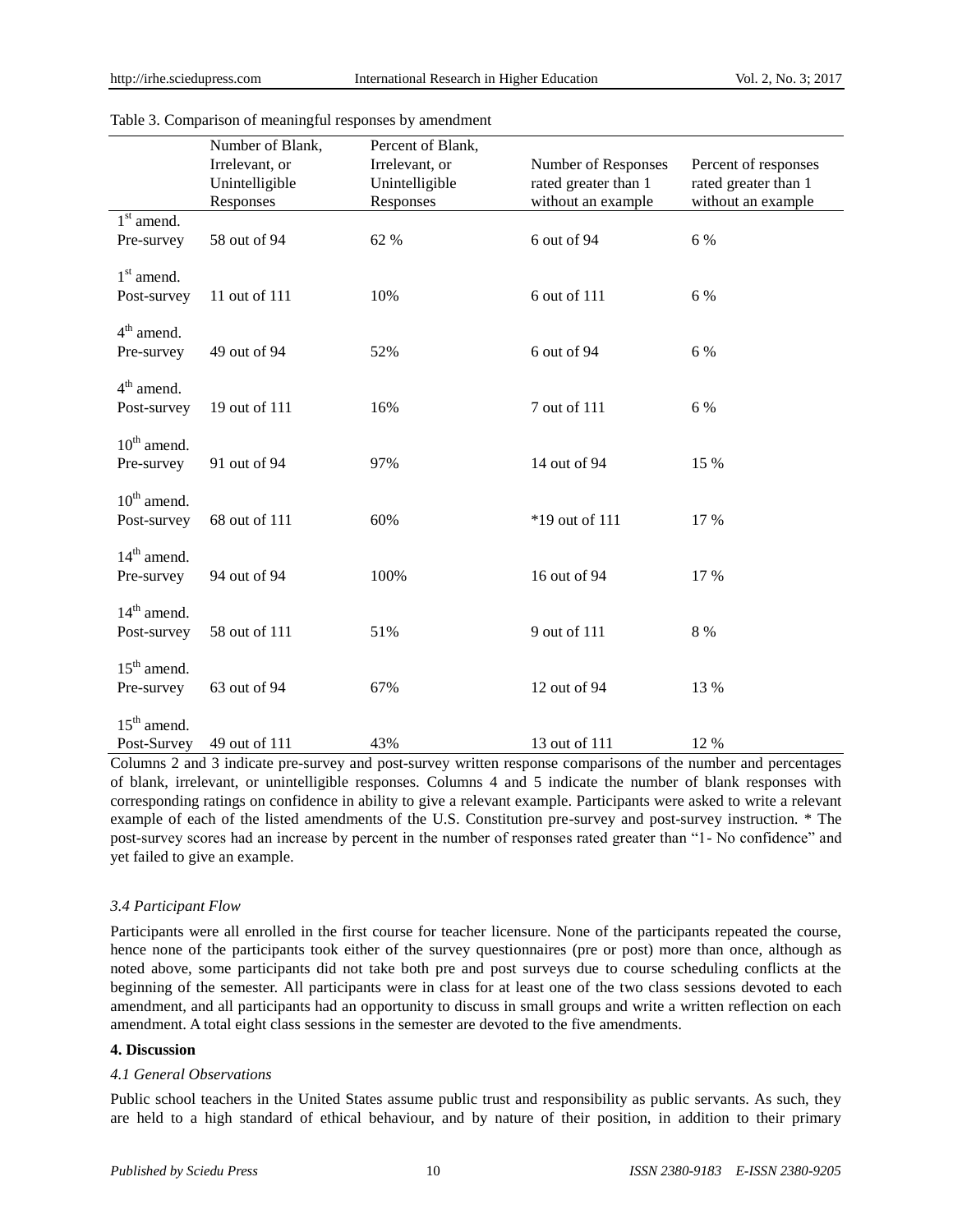responsibility of educating students under their charge, they are responsible for doing so within the limits of applicable laws. Knowledge of the limits of freedom of speech, searches, the division between federal and state authority (on matters of education), their legal constituents, and civic responsibility in the democratic process are important in order for public school teachers as they act in the duties of their profession. Violations of these rights by students, teachers, and school administrative officials can result in costly litigation, loss of public trust, and legal penalties. Although K-12 teachers do not necessarily teach constitutional amendments as part of their mandated curriculum, it is important for teachers in the U.S. to be aware of the limits of certain amendments in professional practice as teachers.

We set out to determine what teacher education majors know about five specific constitutional amendments of the U.S. Constitution. What these students know is important because their baseline knowledge can be used by university teacher education faculty to guide unit planning on this topic in their appropriate education course curriculum, which can help university students better prepare for their career in public education. Our aggregate pre-survey scores served as an overall view of their basic confidence in the  $1<sup>st</sup>$ ,  $4<sup>th</sup>$ ,  $10<sup>th</sup>$ ,  $14<sup>th</sup>$ , and  $15<sup>th</sup>$  amendments. The analysis of the pre-survey scores indicates students have a generally poor overall understanding of these amendments in the context of education with a median aggregate score of 9 out of 20 (on the Likert scale of a value of 1 for no confidence to a value of 4 for high confidence) and a mode of 5. The mode score of 5 indicates that most of the students rated themselves barely over having no confidence in their ability to give a relevant example of any of the amendments in an educational context. Students at this university enter the major having completed at least 30 semester credits of general education courses, but these courses likely contain no content on the constitution of the United States as evidenced by their low aggregate median and mode scores. That these same students leave their first education course with post-survey median and mode scores of 15 out of 20 indicates they have a much greater confidence on their ability to give a relevant educational example of each of the amendments. In addition, there was a moderate effect size in the statistically significance difference of their scores. We interpret this as greater ability to help their students, themselves, their colleagues, and their administration understand the limits of their actions with respect to these amendments in school settings. In spite of statistically significant improvement in self-reported knowledge of the constitutional amendments, the general lack of ability to give relevant examples can be interpreted as over-confidence on the part of teacher education candidates regarding their knowledge of the amendments. Although they do not need this knowledge for curricula they will be teaching, it is important for them to have a solid grasp of the implications of these amendments as part of their overall duties as public-school teachers.

# *4.2 The 1st Amendment*

With respect to the 1<sup>st</sup> amendment and free speech, it is of interest that number of blank, irrelevant, or unintelligible examples dropped from 62% to just 10%. The median score jumped from 2 (somewhat confident) in the pre-survey to 3 (more confident) in the post-survey, and the mod jumped from 2 (somewhat confident) in the pre-survey to 4 (very confident) in the post-survey. These jumps in confidence can be interpreted as an increase in their confidence to give relevant examples. The median and mode increases are consistent with the decrease in the blank, irrelevant, or unintelligible responses. The effect size of the statistically significant difference  $(p < .0001)$  in survey scores was moderate at .55. Freedom of speech is a cornerstone right under the constitution of the United States. It has been in the public spotlight at least since the civil rights era in the United States and has remained in the spotlight through the Vietnam conflict and the most recent presidential election. Students, as most Americans, are familiar with this right, although the students were not confident about this amendment in the context of education at the start of the course. However, at the conclusion of the course, more students were able to give relevant examples from the myriad of contexts in education. Their understanding of the scope of free speech in an educational context increased from general examples such as speaking one's opinions anecdotally typical of American students to specific examples in an educational context such as prayer in school, limits of speech for students and teachers in social media, limits to the right to protest on and off school grounds, weighing free speech with safety in schools, and limits of free speech in matters of dress, the use of offensive language, and recognizing there are limits of free speech in public education. It is of note that in the pre-survey, one student thought that a teacher can say anything under this amendment. Of importance is that the teacher education majors in this course recognize they and their students do have rights, and limits to those rights of speech in educational contexts that extend beyond the classroom to off campus and in electronic, web-based media. Recognizing what they and their students can and can't do from a legal standpoint can help them and their students to act responsibly within the limits of the law while enjoying this precious right. Six percent of both the pre-survey and post-survey responses for this question had a rating of confidence greater than *1- No Confidence* and yet failed to give an example.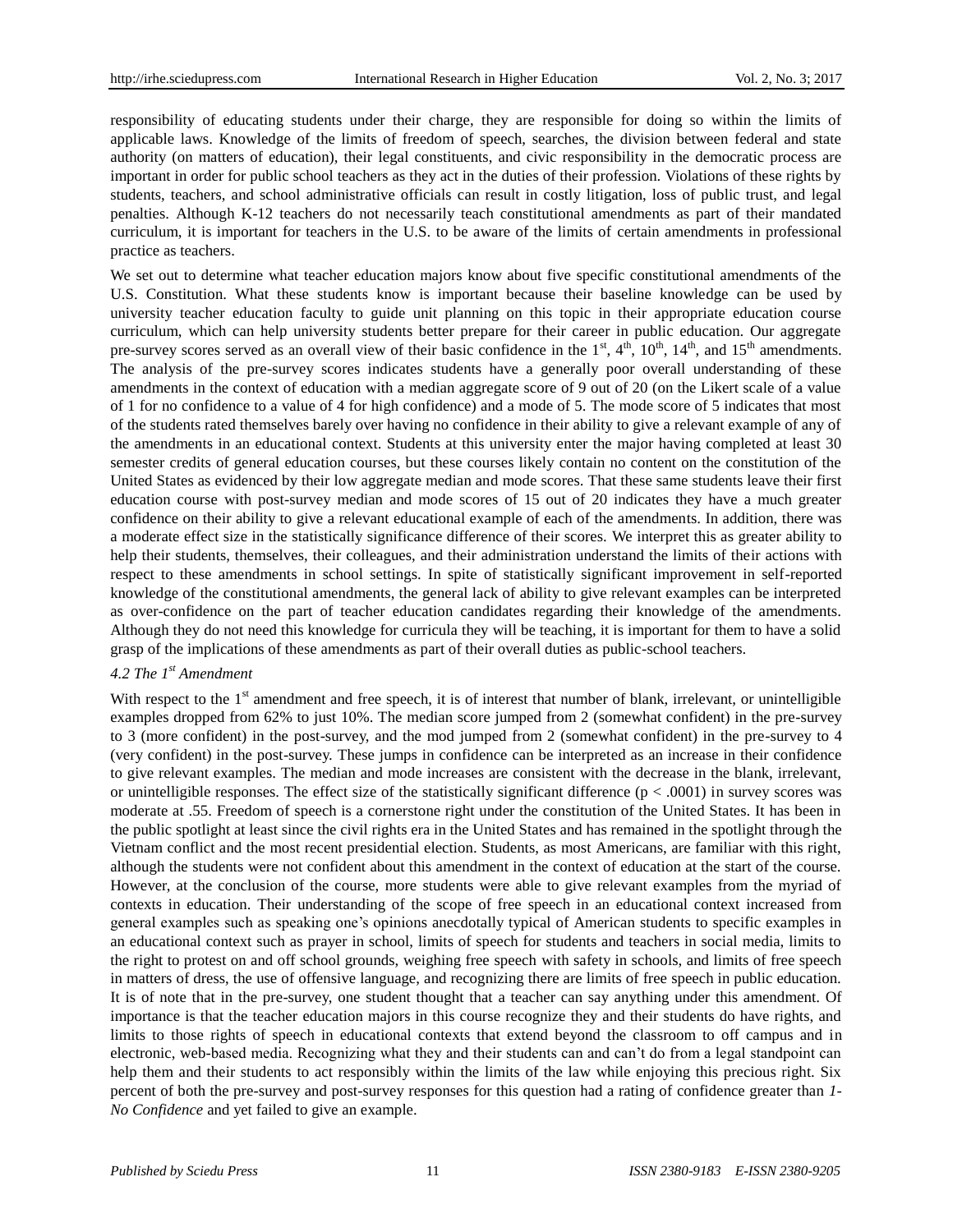# *4.3 The 4th Amendment*

With respect to the  $4<sup>th</sup>$  amendment and searches, not surprisingly, nearly fifty percent (48%) of students on the pre-survey were able to give an example in an educational context. In the post-survey, just 16% of the examples were blank, irrelevant, or unintelligible, and the median and mode both increased from 1 to 3 from the pre-survey to the post-survey. The effect size of the statistically significant difference  $(p < .0001)$  in survey scores was above moderate at .62. Likely, their ability as a group to give relevant examples in the pre-survey stems from their close connection to school searches having been subject to or having knowledge of students who have been subject to various searches of lockers and personal belongings for contraband items at school. In the post survey, the examples expanded in scope to include the legal limits of searches, the use of warrants and consent, search limits off campus, drug testing of athletes, school safety, lockers as school property, school search policy, suspicion and reasonable cause. That is, their language became more explicit with respect to searches under the scope of this amendment. Primarily because of school safety, understanding the limits of the law for teachers and students can both help protect public school students, teachers, and staff, and prevent costly litigation and consequences from violation of the limits of searches both on and off campus. Six percent of both the pre-survey and post-survey responses for this question had a rating of confidence greater than *1- No Confidence* and yet failed to give an example.

# *4.4 The 10th Amendment*

With respect to the  $10<sup>th</sup>$  amendment and state rights, it is not surprising that students had little understanding of this amendment in the context of education because this is an issue that is typically considered at the state level and has no overt visibility at the level of students and teachers. It does however play a major role in the professional practice of public school teachers through the hierarchy of mandated curriculum and testing requirements handed down to teachers. Not surprisingly, 97% of the examples for this amendment were blank, irrelevant, or unintelligible in the pre-survey compared to 60% in the post-survey. Although this is 36% decrease in lack of meaningful examples, it is still noteworthy that for over one-third of the class, this is still a difficult concept for teacher education majors. The median and mode scores for the pre-survey increased from 1 (no confidence) to 3 (more confidence), and the effect size of the statistically significant difference  $(p < .0001)$  in survey scores was above moderate at .62. Students did offer a more detailed set of examples including state right to determine the public-school curriculum, the scope of the powers of the federal government, the legality of the U.S. Department of Education, the legality of federally mandated curriculum, state requirements to abide by federal law, and the level of educational standards states can set with respect to federal educational standards. That so many students still had no clear examples (61%) indicates the need for a different approach of this amendment in class, and may signal a student perception that this amendment is simply out of reach of students in professional practice as teachers. It is noteworthy the mention that in class, students were informed that this amendment does not directly impact their actions in carrying out their contractual duties as public teachers, but it is important to know how this amendment influences the relationship between the federal government and the state with respect to what the state requires through the federal government. Further, students were reminded that those who eventually go into administration or politics at the state level will deal directly with this amendment. Fifteen percent of the pre-survey and seventeen percent post-survey responses for this question had a rating of confidence greater than *1- No Confidence* and yet failed to give an example. This was an unusual case of an increase in the percentage of confidence other than no confidence between the pre-survey and post-survey scores. Several plausible explanations include chance, rushing in the post-survey (since it was on the last class of the semester), and an increase in overconfidence in ability.

# *4.5 The 14th Amendment*

It was no surprise that teacher education majors had no knowledge of the relevance of this amendment to public education because they have had no direct exposure to those implications prior to this course. The number of blank, irrelevant, or unintelligible examples dropped from 100% in the pre-survey to 51%. in the post-survey. The median and mode scores for the pre-survey increased from 1.5 and 1, respectively, (no confidence) to 3 (more confidence), and the effect size of the statistically significant difference  $(p < .0001)$  in survey scores was moderate at .55. Although 48% of the examples given were relevant, it is still of concern that 52% of the responses were blank, irrelevant, or unintelligible. This indicates that a different approach should be considered for this amendment in this course. In spite of the large number of students who apparently still did not grasp the importance of this amendment for their profession in public education, the responses given were relevant and important. The examples included those on the right of accommodations, the right of undocumented students to a free public education, and equity in public schools. As with the  $10<sup>th</sup>$  amendment, teachers likely this amendment likely has little impact on what they do in the classroom, but does take on great importance for those teachers who move on to administrative roles or who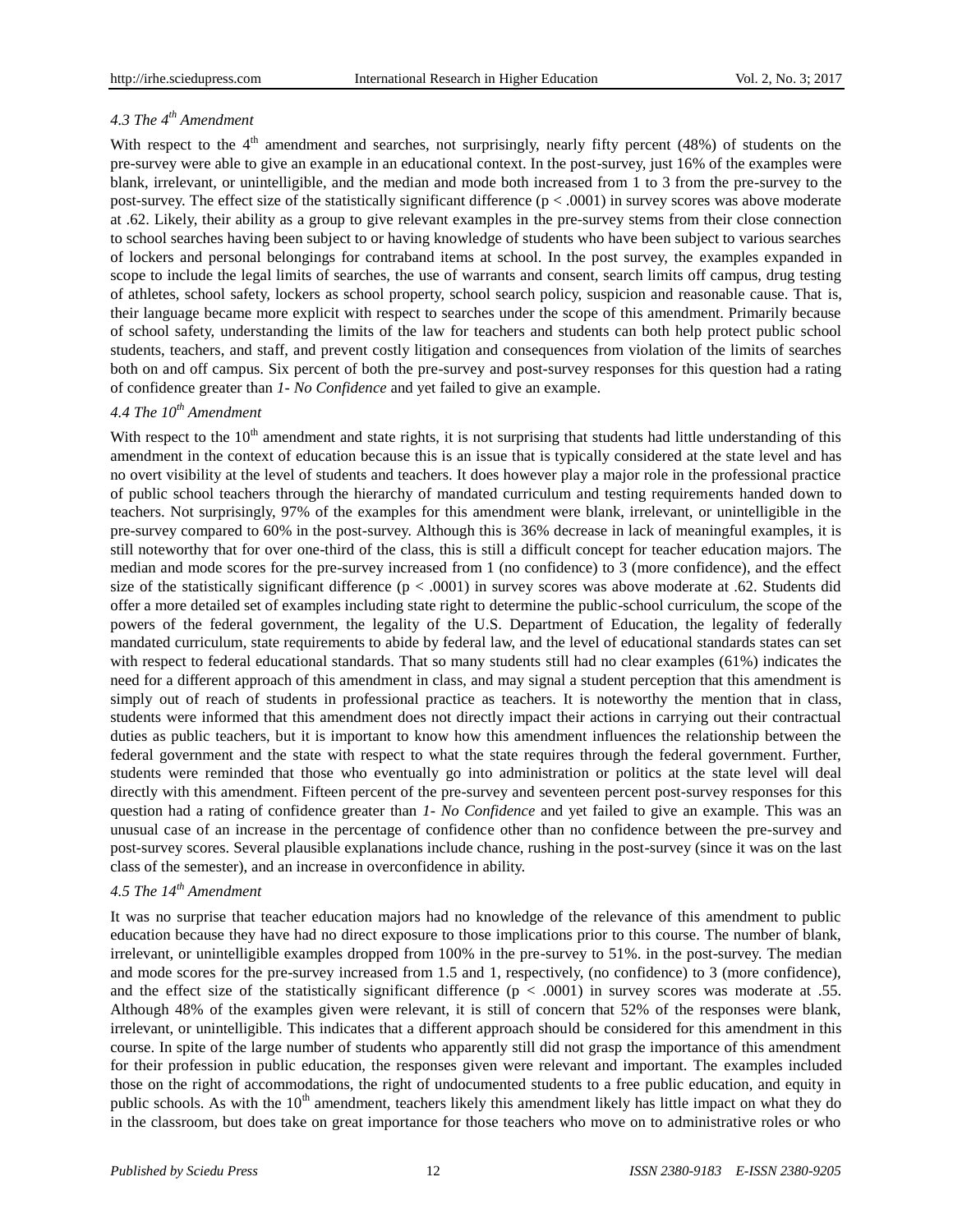serve on school, district, or state committees. In the course, this administrative aspect of this amendment was mentioned several times in the introduction and in the closing, but the approach should be revisited in light of the number of students who still were unable to give a relevant educational application in the post-survey. Seventeen percent of the pre-survey and eight percent post-survey responses for this question had a rating of confidence greater than *1- No Confidence* and yet failed to give an example.

# *4.6 The 15th Amendment*

This amendment received the least time in this course. In fact, it was mentioned only in passing at the introduction to this section of the unit and had no assignments tied to it. Surprisingly, the number of blank, irrelevant, or unintelligible examples dropped from 67% in the pre-survey to 43%. in the post-survey. The median and mode scores for the pre-survey increased from 2 (somewhat confidence) to 3 (more confidence), and the effect size of the statistically significant difference ( $p < .008$ ) in survey scores was low at .19. Relevant examples in both the pre-and post-survey included the value of teaching about voting to students, the responsibility for voting for school board members, school bonds, and other school issues, and the right of students (of voting age) and teachers to leave school to vote. Although the number of responses increased in the post-survey, the types of responses did not change. Of interest in the post test is an increase in the number of responses in spite of the lack of class instruction or activities on this amendment. Possible explanations include peripheral conversation in other education courses (unknown to the course instructor), self-interest in reading the constitution based on reading the previous amendments for the class discussions and activities (a reasonable but unresearched assumption), and greater confidence when taking the post-survey (again, reasonable, but unresearched). Thirteen percent of the pre-survey and twelve percent post-survey responses for this question had a rating of confidence greater than *1- No Confidence* and yet failed to give an example.

#### *4.7 Pedagogical Implications*

From a course-development standpoint, the results and statistical analysis of the pre-survey and post-survey yield clues to how these topics should be reconsidered by university faculty for greater understanding (confidence in the ability to give relevant examples) of teacher candidates. In this first teacher education course for undergraduate students admitted into the teacher education program, the  $1<sup>st</sup>$ ,  $4<sup>th</sup>$ ,  $10<sup>th</sup>$ , and  $14<sup>th</sup>$  amendments were given two days in the syllabus. The first day was devoted to group research on the amendment with at least one typical example from education and several website links to prime the group conversation. There was no other assigned textbook reading for these amendments, nor were there any traditional lectures over these amendments. In light of the post-survey results, it is apparent that important court cases mentioned in the introduction of this paper should be reviewed prior to letting students begin their group investigation on each amendment. Ideally, expanding the number of days devoted to each of these amendments to three days would allow for greater exposure, discussion, and case analysis prior to a culminating activity (debate). Further, the data suggests, as generally typical of human nature, students are slightly over confident in their ability to actually give an example of each amendment compared to their belief about their ability to give a relevant example for each amendment. People generally tend to over-estimate strengths and under-estimate weaknesses, and survey questionnaire studies that ask participants to self-rate behaviour of personal beliefs should always be interpreted with caution without further evidence of behaviour that supports self-rated beliefs. In the context of the participants in this study, undergraduate students majoring in teacher education, we can interpret this over confidence as likely grounded in the perception that admission into this program is self-evidence of having greater academic or intellectual ability than actually possessed. As such, it is important to ensure rigorous standards in terms of high expectations are set and held for students in this major. University faculty in teacher education programs might consider our results when planning instruction for their teacher education candidates in relevant courses. Our approach to this unit was based on a constructivist philosophy (see for example von Glasersfeld, 1983 and 1989) in which students learn best by active engagement with the material through higher order processing on Bloom's revised taxonomy of learning (Anderson & Krathwohl, 2001). In the context of our unit on this material, rather than straight lecture, we structured the learning opportunities for our students by asking them to review case studies, to look up relevant news items, review court cases, and engage in classroom structured debates on each amendment.

#### *4.8 Conclusion*

There is a considerable gap in the scholarly literature regarding American knowledge and understanding of their constitutional rights. Likewise, there is a very large gap in what American university undergraduate students in the United States in general, and teacher education students in particular know and understand about their constitutional rights in the context of education and public school. Certain professions, teachers in public education among them,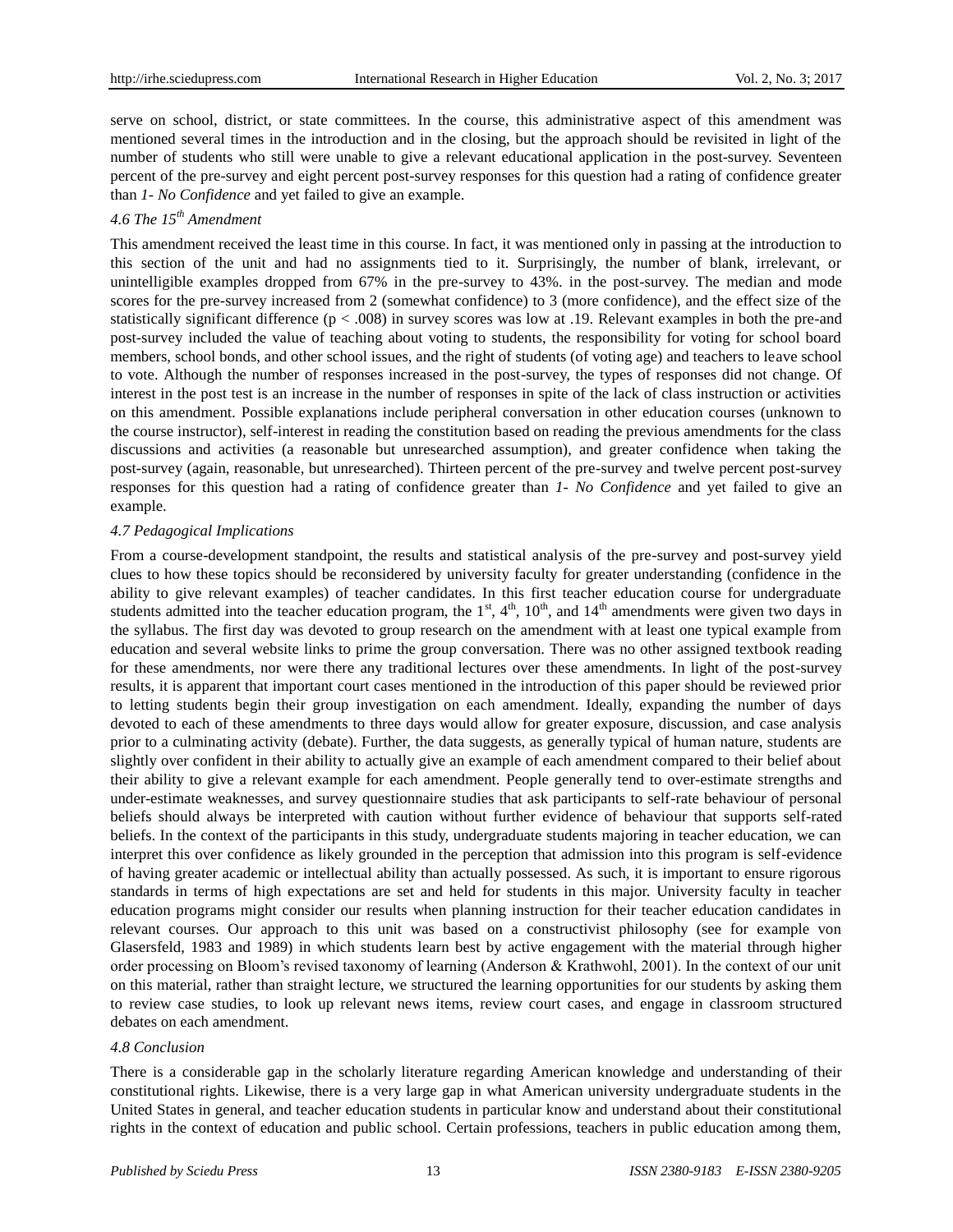must have at least a basic understanding of specific constitutional amendments to fulfil their professional duties as public-school teachers regardless of their curriculum. To help fill that gap in the literature, a study was conducted to determine the confidence of undergraduate teacher education majors at one regional university in the Great Lakes region of the United States. The intervention between the pre-survey and post-survey included two class days devoted to amendments 1, 4, 10, and 14 of the Constitution of the United States. The pre-survey indicated a general lack of understanding (defined by confidence in the ability to give a relevant educational example) of the amendments. Statistical analysis of the surveys indicated sufficient evidence to reject the null hypothesis of no statistical difference between pre-survey and post-survey scores. Further, except for the  $15<sup>th</sup>$  amendment, the effect size of the differences was moderate to above moderate. Qualitative analysis of all surveys indicated decrease in the number of blank, irrelevant, or unintelligible education-related examples of each amendment. Although this study surveyed students from only one school, there is no reason to doubt the generalizability of the results to teacher education majors at other public institutions. However, extreme caution should be used when attempting to generalize the findings of this study to undergraduate students in other university majors due to varying exposure to constitutional law.

#### **Acknowledgements**

We thank our students for participating in this study, and we thank the anonymous reviewers for suggestions.

#### **References**

- Anderson, L. W., Krathwohl, D. R., Airasian, P. W., Cruikshank, K. A., Mayer, R. E., Pintrich, P. R., … Wittrock, M. C. (2001). *A taxonomy for learning, teaching, and assessing: A revision of Bloom's taxonomy of educational objectives* (pp.12-92). New York, NY: Longman.
- Bethel School District No. 403 v. Fraser, 478 U.S. 675 (1986).
- Board of Education of Independent School District No. 92 of Pottawatomie County, et al. v. Earls, et al., 563 U.S. 822. (2002).
- Bowman, K. L. (2013). The government speech doctrine and speech in schools. *48 Wake Forest L. Rev. 211*, 211-285.
- Boynton, P. M., & Greenhalgh, T. (2004). Selecting, designing, and developing your questionnaire. *BMJ*, *328*(7451), 1312-1315. https://doi.org/10.1136/bmj.328.7451.1312
- Call, I., & O'Brien, J. (2011). Secondary preservice teachers' knowledge of the first amendment. *Teacher Education Quarterly*, 115-133.
- Chemerinksy, E. (2000). Students do leave their first amendment rights at the schoolhouse gates: What's left of Tinker? *48 Drake Law Review, 527*, 527-546.
- Denning, B. P., & Taylor, M. C. (2008). Morse v. Fredrick and the regulation of student cyberspeech. *Hastings Constitutional Law Quarterly*, *35*(4), 835-896.
- Essex, N. L. (1988). Ten ways to avoid costly litigation for illegal school searches. *The Clearinghouse*, *62*(4), 165-167. https://doi.org/10.1080/00098655.1988.10114038
- Essex, N. L. (2010). The U.S. Supreme Court raises the bar for strip searches in public schools. *The Clearinghouse*, *83*(3), 105-108. https://doi.org/10.1080/00098650903507478
- Garcetti v. Ceballos, 547 U.S. 410 (2006).
- Geisel, R. T. (2015). Speaking out on matters of public concern: The precarious nature of school administrator speech. *National Council of Professors of Educational Administration*, *16*(1), 1-15.
- Glenn, W. (2007). Regulating student created websites: Free speech in cyberspace*. International Journal of Educational Leadership Preparation*, *2*(1), 1-9.
- Hazelwood School District v. Kuhlmeier, 484 U.S. 260 (1988).
- Heuer, J., & Coggins, III P. E. (forthcoming). Criminal justice majors' basic knowledge of U.S. constitutional rights and pedagogical implications. *International Journal of Higher Education.*
- Lawshe, C. H. (1975). A quantitative approach to content validity. *Personnel Psychology*, *28*(4), 563-575. https://doi.org/10.1111/j.1744-6570.1975.tb01393.x
- Morse v. Frederick, 551 U.S. 393 (2007).

Moskowitz, I. R., & Casagrande, R. E. (1975). Teachers and the first amendment: Academic freedom and exhaustion